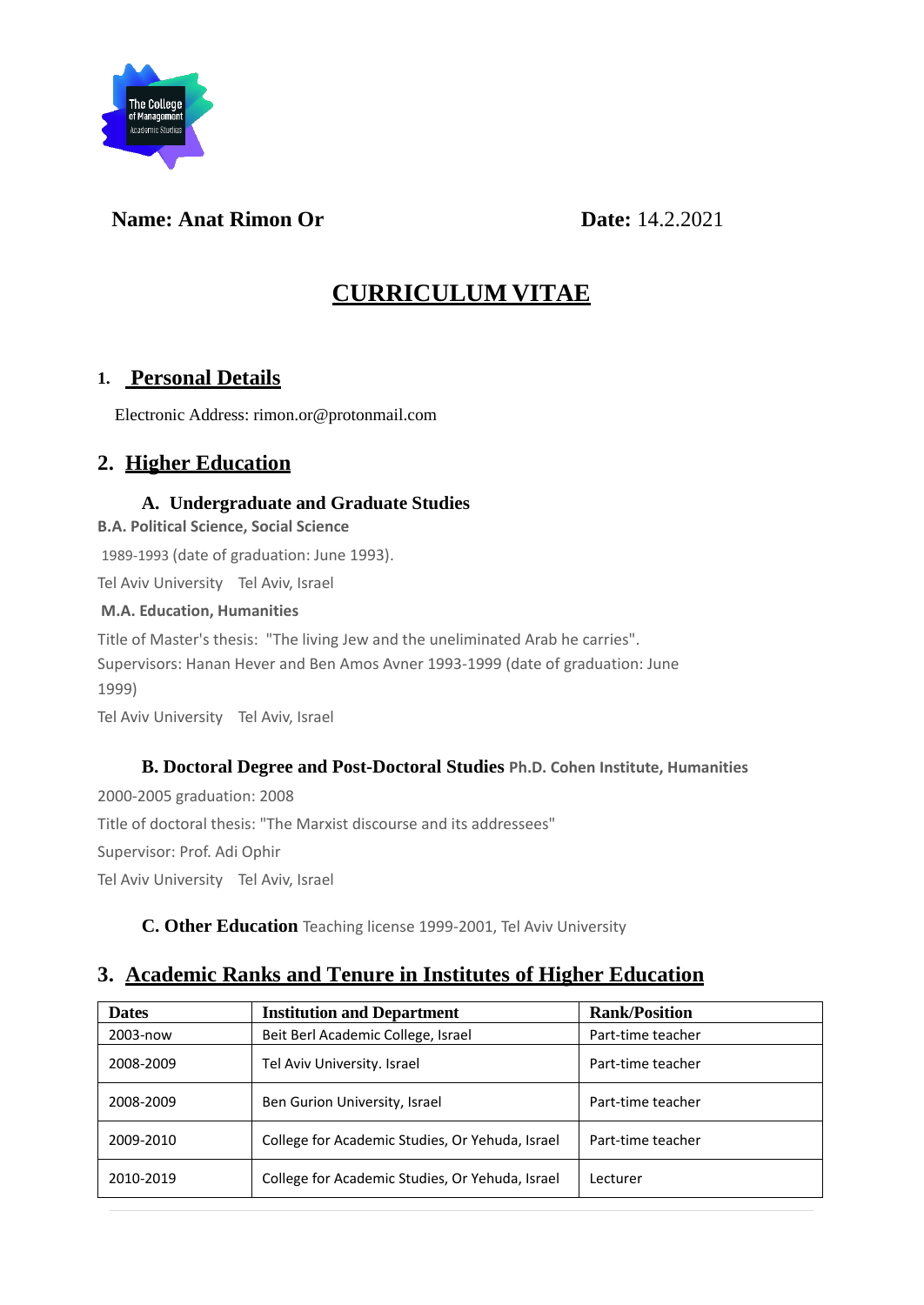

2019-now The College of Management Academic Studies | Senior Lecturer

# **6. Participation in Scholarly Conferences**

### a. **Active Participation**

| Date      | <b>Name of Conference</b>                   | <b>Place</b>  | Subject of                                   | Role                 |
|-----------|---------------------------------------------|---------------|----------------------------------------------|----------------------|
|           |                                             |               | <b>Lecture/Discussion</b>                    |                      |
| June 2021 | Intercultural Education in an               | Kibbutzim     | Empathy between two Author: Paper            |                      |
|           | (forthcoming) Age of Information and        | College,      | Methods of                                   | presentation         |
|           | Disinformation                              | <b>Israel</b> | <b>Educational Practice</b>                  |                      |
| 21.1.2018 | The Fourth Conference for the               | Tel Aviv      | Learning - What does it Poster presentation, |                      |
|           | Science of Learning                         | University    | Mean?                                        | with Dr. Tal Yaakobi |
|           |                                             |               |                                              | and Dr. Yosi         |
|           |                                             |               |                                              | Argaman              |
| 8.5.2017  | The 14 <sup>th</sup> Conference for Lexical | Tel Aviv      | Education                                    | Author: paper        |
|           | Political Thought                           | University    |                                              | presentation         |
|           | 20-21.3.2013 Jean Francois Lyotard: The     | The Hebrew    | Quasi Phrase, Almost                         | Author: paper        |
|           | Misery of Philosophy. How to                | University    | silence: Resistance                          | presentation         |
|           | Resist?                                     |               |                                              |                      |

# **9. Scholarships, Awards and Prizes**

2017: Israeli National Students Union: Inspiring Teacher Award

2012: Beit Berl Academic College: Award for Computerizing Teaching

# **10. Teaching**

| Year      | <b>Course Name</b>                                                                        | <b>Type:</b><br>Lecture/Seminar/Worksh | <b>Degree</b> | No. of<br><b>Students</b> |
|-----------|-------------------------------------------------------------------------------------------|----------------------------------------|---------------|---------------------------|
|           |                                                                                           | <sub>op</sub>                          |               |                           |
| 2021      | Morality, Emotions and<br>Values in Organizations and<br>Communities                      | <b>Hybrid</b>                          | undergraduate | 50                        |
| $2021 -$  | Education - A Projection for Lecture<br>the Future in the Footsteps<br>of Canonical Texts |                                        | undergraduate | 50-160                    |
| 2003-2021 | Sociology of Education:<br>Introduction                                                   | Lecture                                | undergraduate | 50-150                    |
| 2003-2021 | Philosophy of Education                                                                   | Lecture                                | undergraduate | 50-150                    |
| 2015-2020 | Multiculturalism                                                                          | Lecture                                | graduate      | 30-80                     |
| 2012-2019 | Critical theories                                                                         | Lecture                                | graduate      | $15 - 35$                 |

### a. **Courses Taught in Recent Years**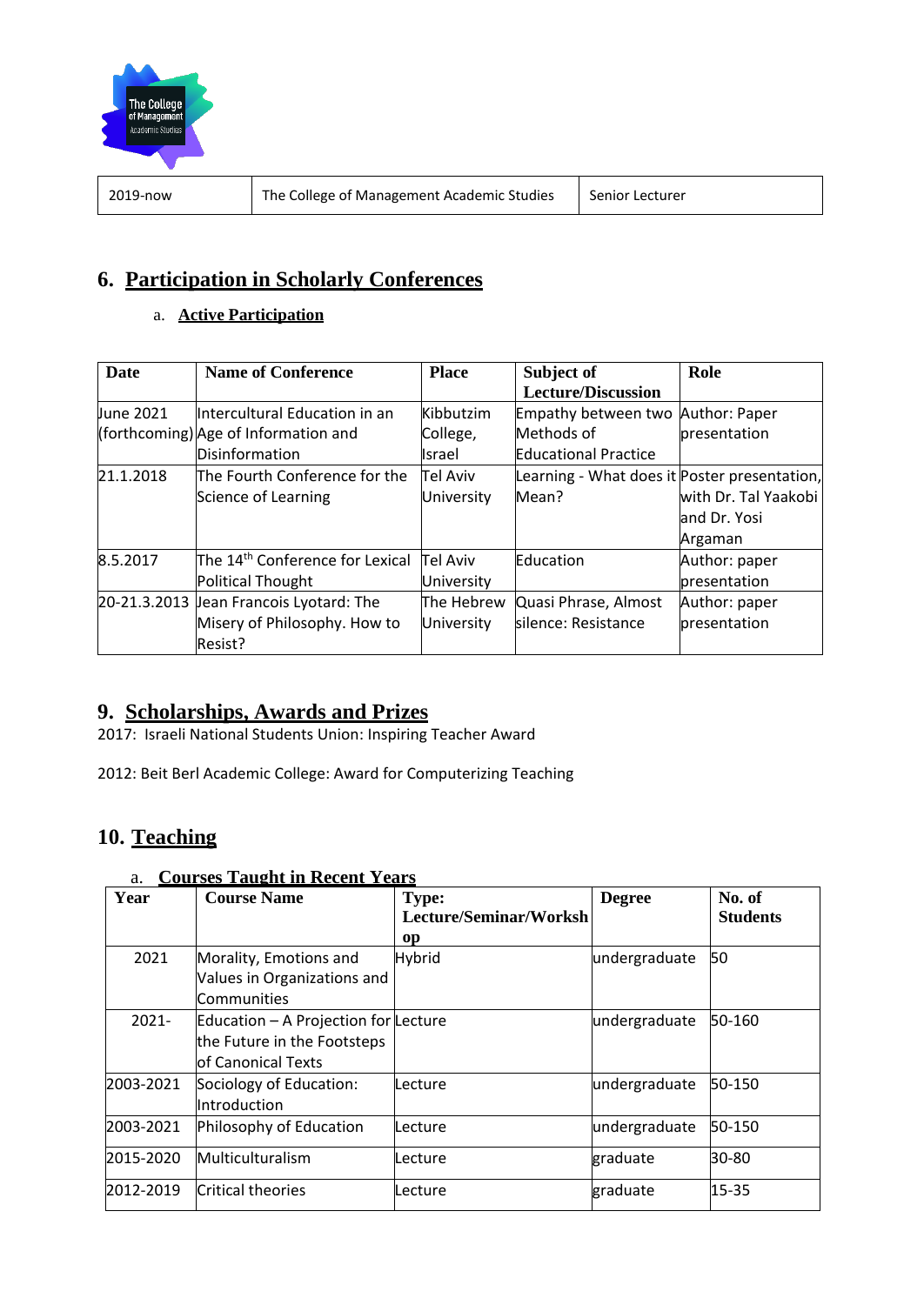

# **PUBLICATIONS**

### **A. Ph.D. Dissertation**

"The Marxist discourse and its addressees". Supervisor: Prof. Adi Ophir, 2005, Tel Aviv University

### **C. Other Scientific Publications:**

#### **Published**

1. Rimon Or, A. (2009). *Rise and decline: The soul between Nietzsche and Freud: Guardians of life, guardians of death, and guardians of order.* (Haifa: Pardes) (Hebrew, 61pages)

2. Rimon Or, A. (2009). *Rise and decline: The soul between Nietzsche and Freud: Seduction, cruelty, and femininity*. Haifa: Pardes (Hebrew, 80 pages).

3. Rimon Or, A. (2009). *Rise and decline: The soul between Nietzsche and Freud: On the power of values.* Haifa: Pardes. (Hebrew, 72 pages).

4. Rimon Or, A (2015). *Rise and decline: The soul between Nietzsche and Freud: The metamorphoses of the spirit*. Haifa: Pardes (Hebrew, 101 pages).

5. Rimon Or, A (2015). *Rise and decline: The soul between Nietzsche and Freud: Dialogue, empowerment and fear*. (Haifa: Pardes) (Hebrew, 96 pages).

6. **Rimon Or, A**. &Argaman, Y. (2017). *Ticking thought*. Haifa: Pardes. (Hebrew, 189 pages)

7. Rimon Or, A. (2018). *Honor and dignity*. (Haifa: Pardes) (Hebrew, 148 pages)

8. Rimon Or, A. (2019). *The soul and its discontent*. Haifa: Pardes. (Hebrew, 241 pages)

# **D. Articles in Refereed Journals**

Yaacobi, T., Getahun, S., & **Rimon Or, A**. (2021). "CIS Immigrants Dealing with Rabbinate's Courts Regarding the Authenticity of their Jewishness". Hagira. In print.

Rimon Or, A. (2006). From silence to voice: "Death to the Arabs" in contemporary Israeli Culture. *Theory and Criticism* 50: 23-55. Published also as chapter, see E2

### **E. Articles or Chapters in Scientific Books**